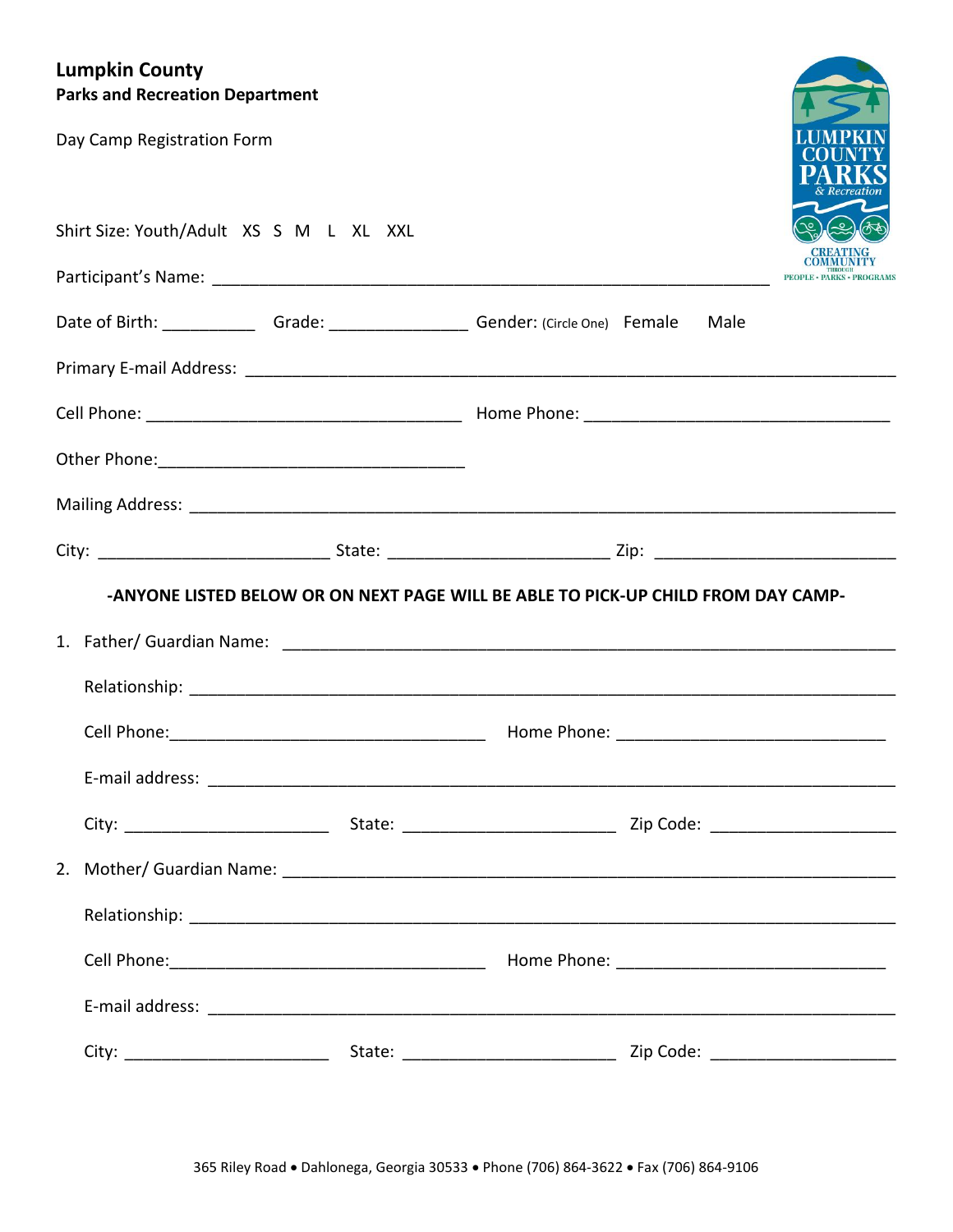## **LUMPKIN COUNTY PARKS AND RECREATION DEPARTMENT'S DAY CAMP PROGRAM ASSUMPTION OF RISK, WAIVER OF LIABILITY and PARENT/GUARDIAN PERMISSION FORM**

### NAME OF CHILD:

In order to participate in a Lumpkin County Parks and Recreation Department's Day Camp, each participant must submit completed versions of this Assumption of Risk and Waiver of Liability and the accompanying Health Form. Participants who have not completed both forms will not be permitted to participate in camp activities until they are received.

### **AGREEMENT TO PARTICIPATE**

To ensure that you and your child understand and accept the risks of participation in the Lumpkin County Parks and Recreation's Day Camp (Day Camp), you both must indicate your understanding and agreement by signing on the appropriate lines below.

#### **PARENT AGREEMENT**

I affirm that my child's participation in the Day Camp is entirely voluntary, and understand that participation in the Day Camp involves a risk of injury due to certain inherent risks that cannot be eliminated regardless of the care taken to avoid injuries, such as, but not limited to, the following: contact with other individuals playing in a game; contact with the floor, walls, goals, posts or equipment which are part of the playing area; and strenuous exertions, quick movements, and changes of speed, which place stress on the cardiovascular, muscular, and skeletal systems. The specific risks vary from (1) minor injuries such as scratches, bruises and sprains, to (2) major injuries such as eye injury or loss of sight, joint or back injuries, heart attacks, and concussions, to (3) catastrophic injuries including paralysis and death. I understand that if I have questions about possible hazards, it is my responsibility to seek additional information from the Day Camp staff prior to signing this form. I also understand that, despite safety precautions, neither the Day Camp nor Lumpkin County Parks and Recreation Department can guarantee that my child/ward will not be injured. My child/ward and I are willing to assume these risks. I understand that the best way to make sure that my child remain safe and avoid injury is to follow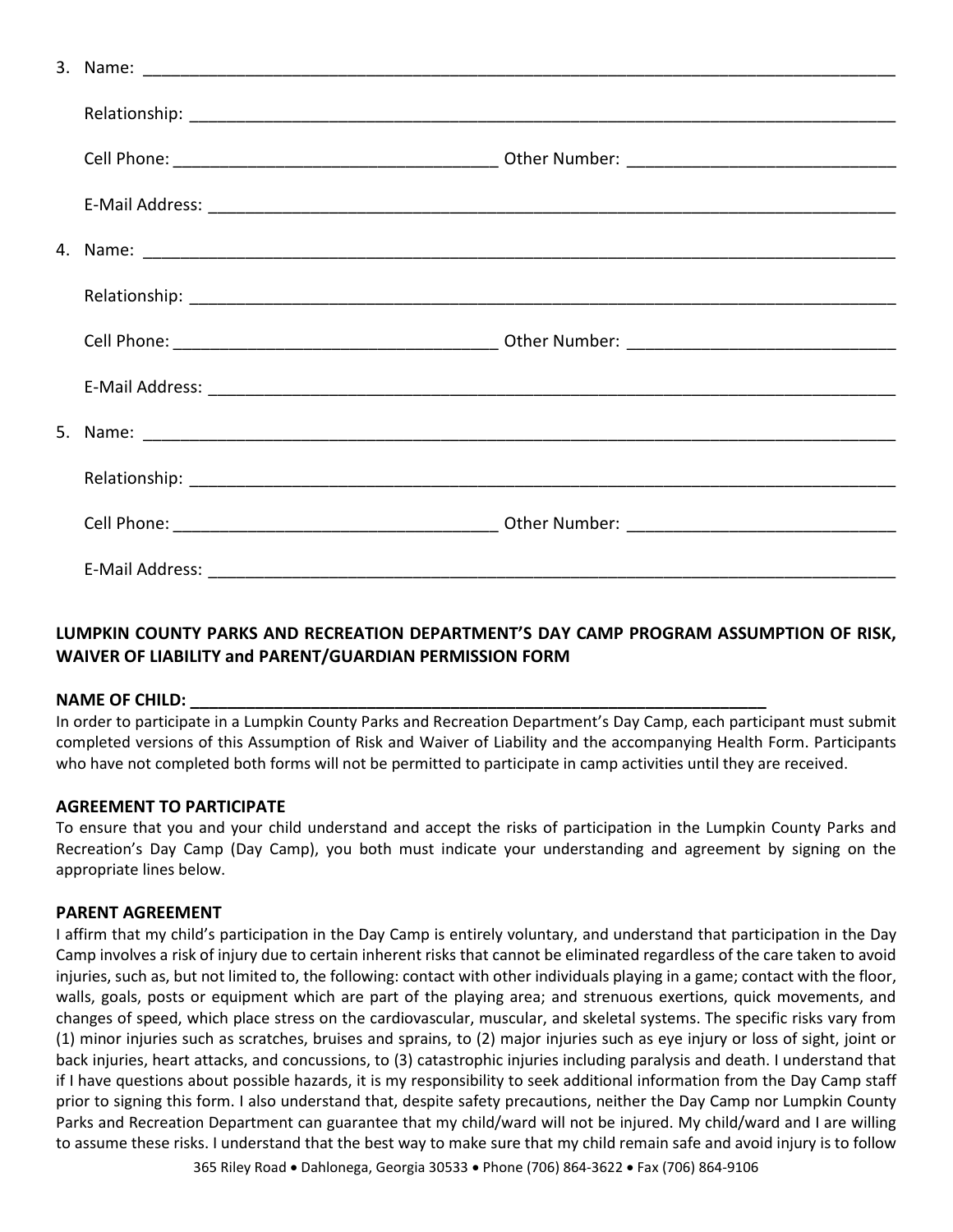the rules, regulations and instructions of the staff of the Day Camp. To minimize the risk, I have instructed my child/ward to obey all the rules, regulations and instructions of the Day Camp.

## **ASSUMPTION OF RISK, WAIVER OF LIABILITY, RELEASE & AGREEMENT NOT TO SUE**

In consideration for permitting me/my child/ward to participate in the Day Camp, I voluntarily agree, for myself, my heirs, executors, and administrators, to the following:

- 1. **TO ASSUME FULL RESPONSIBILITY FOR ANY RISKS OR LOSS, OR PERSONAL INJURY, INCLUDING DEATH** that may be sustained by me/my child/ward, or any loss or damage to property owned by me/my child/ward, participating in, or traveling to or from the Day Camp.
- 2. **TO RELEASE, WAIVE, HOLD HARMLESS, DISCHARGE, & AGREE NOT TO SUE** the person or entity responsible for administering the Day Camp, Lumpkin County Parks and Recreation Department, Lumpkin County Government or its trustees, officers, employees, agents, and staff from any and all liability, claims, actions, demands, expenses, attorney's fees, breach of contract actions, breach of statutory duty, or other duty of care, warranty, strict liability actions, and causes of action whatsoever, that I might now have or may acquire in the future, arising out of or related to any loss, damage, or injury, including death, that may be sustained by me or my relatives, or to any property belonging to me, traveling to or from, or participating in the Day Camp.

## **MEDICAL EVALUATION**

I understand that I must submit a completed Health Form. I understand that I should obtain health insurance coverage prior to participating in the Day Camp. I further understand that I will be responsible for my medical expenses.

## **TRAVEL WAIVER**

I agree that Lumpkin County Parks and Recreation Department (LCPR), Lumpkin County Government, Lumpkin County Board of Commissioners, Lumpkin County Board of Education, or any person employed by these entities will not be held liable for any legal claims arising out of unforeseeable conditions, motor vehicle accidents, and negligence. I do hereby release, absolve, and hold harmless Lumpkin County Parks and Recreation Department, Lumpkin County Government, Lumpkin County Board of Commissioners, Lumpkin County Board of Education, or any person employed by these entities, the organizers, sponsors, and anyone connected with the field trip. In case of injury to my child, I hereby waive all claims against the organizers and supervisors of the field trip. I hereby give permission for the person named above to participate in Lumpkin County Parks and Recreation Department's Day Camp activities including field trips in approved vehicles (LCPR vehicles, Board of Education school buses, or Commercial Motor Coaches).

### **PHOTO RELEASE**

I give permission for photographs taken of me/my child/ward while participating in the Day Camp to be used in marketing/public relations material in the promotion of Day Camp and/or Lumpkin County Parks and Recreation Department.

### **OTHER**

I understand that in order to receive all updated information in regards to the program I must provide a current phone number and e-mail address and/or check Parks and Recreation website (http://www.lumpkincounty.gov/park-programs/) for updates. I understand LCPR and all affiliated programs are not licensed child care facilities and programs. By signing below, I acknowledge that I have read, understand and agree to the terms outlined above:

Parent/Guardian Signature:\_\_\_\_\_\_\_\_\_\_\_\_\_\_\_\_\_\_\_\_\_\_\_\_\_\_\_\_\_\_\_\_\_\_\_\_\_\_\_\_\_\_\_\_\_\_\_\_\_ Date: \_\_\_\_\_\_\_\_\_\_\_\_\_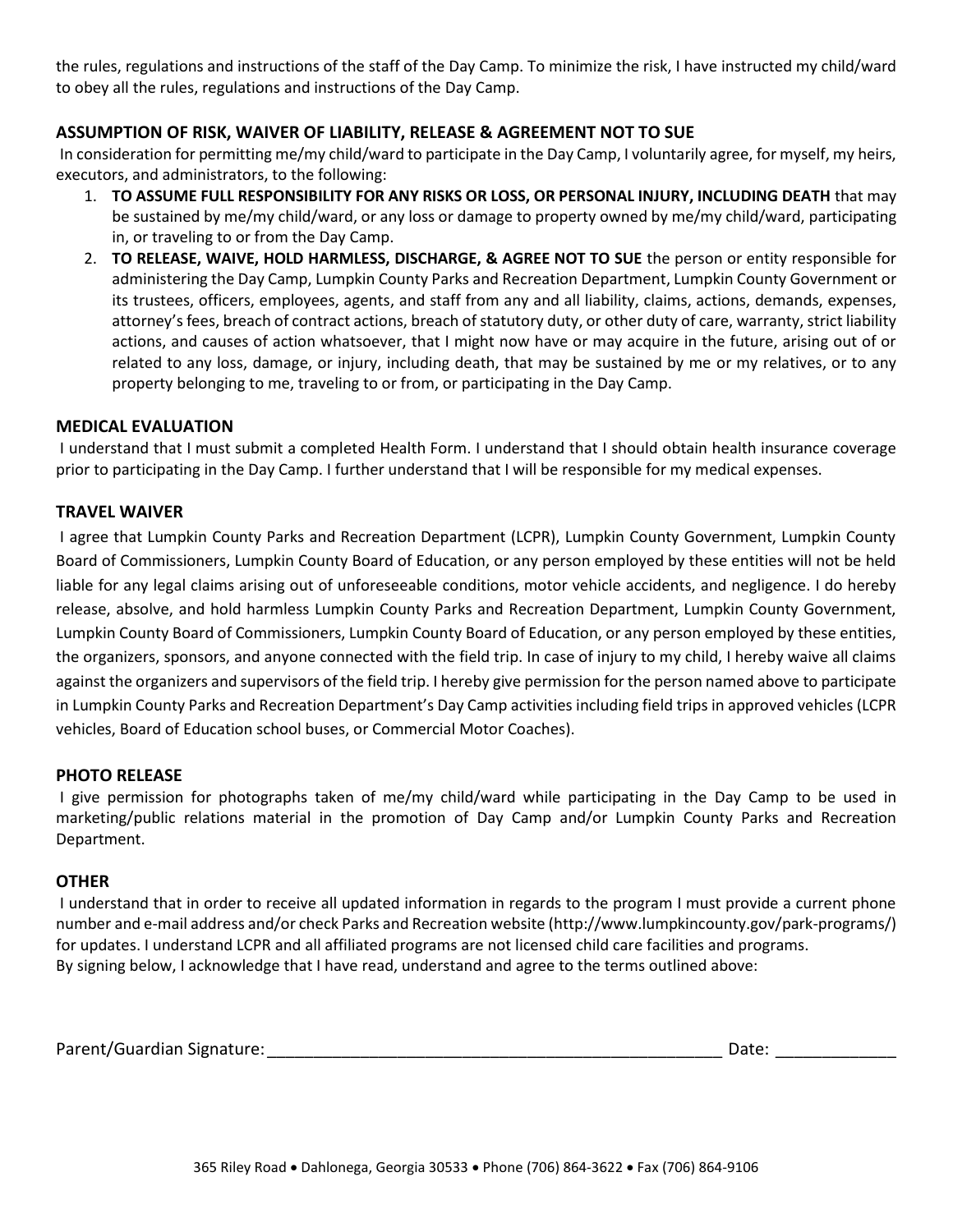# **Lumpkin County Parks and Recreation Department**

Health History and Medicine Release Form

Name: \_\_\_\_\_\_\_\_\_\_\_\_\_\_\_\_\_\_\_\_\_\_\_\_\_\_\_\_\_\_\_\_\_\_\_\_\_\_\_\_\_\_\_\_\_\_\_\_\_\_\_\_\_\_\_\_\_\_\_\_\_\_\_\_\_\_\_\_\_\_\_\_\_\_\_\_\_\_

The health form is kept confidential and used only by Lumpkin County Parks and Recreation Department staff (or emergency medical personnel). Every camper needs a completed health form to participate in any camp programs. Please fill out this form as completely as possible. Thank you!

## **SECTION I – INSURANCE INFORMATION**

| Is the camper covered by family medical/hospital insurance? Yes/ No           |  |
|-------------------------------------------------------------------------------|--|
|                                                                               |  |
|                                                                               |  |
|                                                                               |  |
| <b>SECTION II - MEDICATIONS</b>                                               |  |
| Will camper be taking medications* while at camp? Yes / No                    |  |
| *Medications include prescription, over-the-counter, vitamins, inhalers, etc. |  |
| _______ I want the medication or medical devices self-administered.           |  |
| I want the medication or medical device administered by the camp staff.       |  |
|                                                                               |  |
|                                                                               |  |
|                                                                               |  |
|                                                                               |  |
|                                                                               |  |
|                                                                               |  |
|                                                                               |  |
|                                                                               |  |
|                                                                               |  |
|                                                                               |  |
|                                                                               |  |

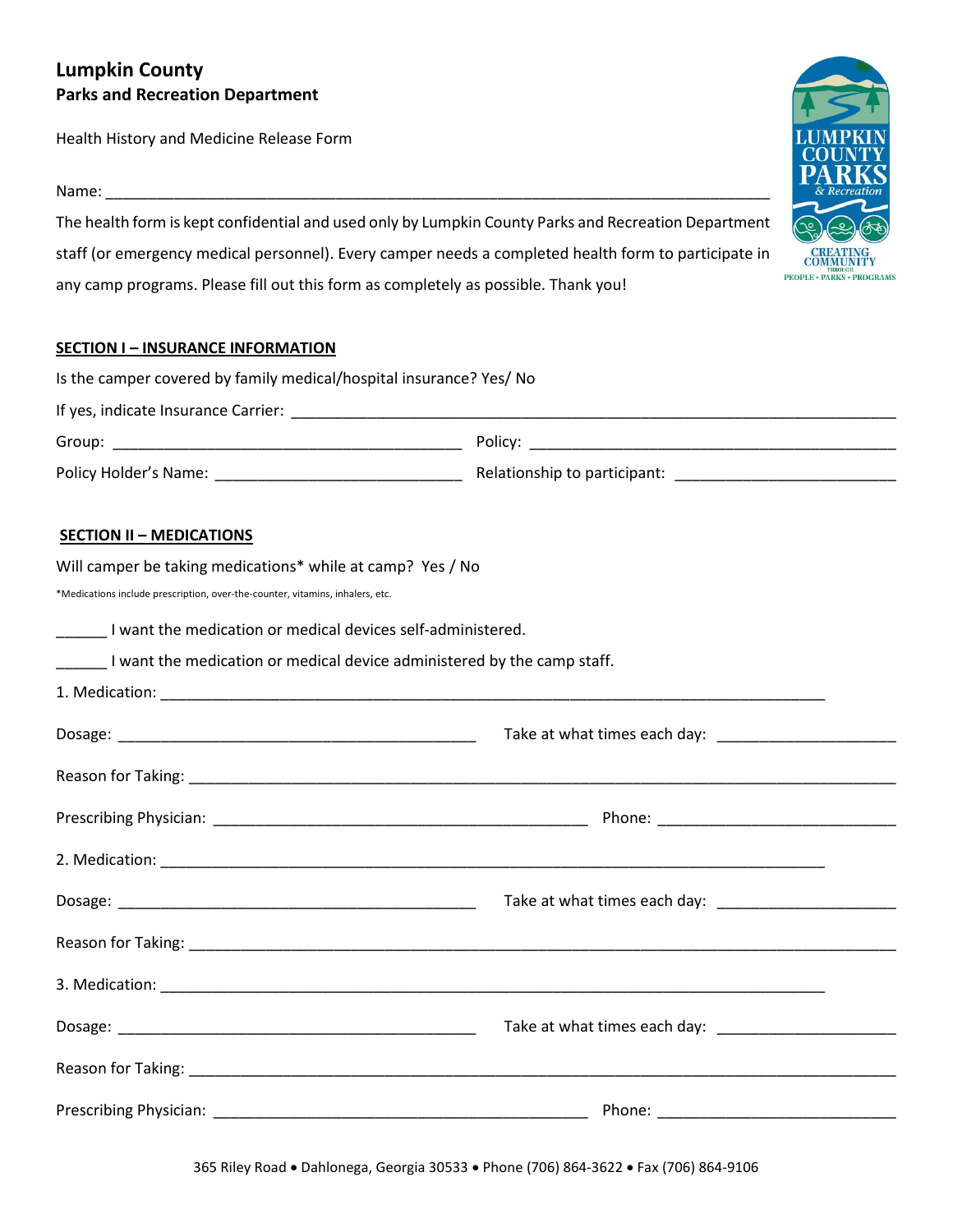#### **SECTION III – ALLERGIES**

| Camper has allergies? Yes / No                  | If, yes what allergies does your camper is allergic to: |            |  |  |
|-------------------------------------------------|---------------------------------------------------------|------------|--|--|
| Poison Ivy/Oak                                  | <b>Insect Stings</b>                                    | Penicillin |  |  |
| <b>Other Drugs</b>                              | Food                                                    | Other      |  |  |
| Please provide details for any checked allergy: |                                                         |            |  |  |
|                                                 |                                                         |            |  |  |

#### **SECTION IV – IMMUNIZATIONS**

Please record the month and year of immunizations. If you do not know the dates or whether camper has had certain immunizations, simply leave blank.

| DPT (Diphtheria, Pertussis, Tetanus) | Polio                        |  |
|--------------------------------------|------------------------------|--|
| HIB (Haemophilus Influenza B)        | Varicella (Chicken Po        |  |
| <b>Tetanus Booster</b>               | MMR (Measles, Mumps, Rubella |  |
| <b>Tuberculin Test</b>               | Hepatitis B                  |  |

#### **SECTION V – HEALTH HISTORY**

Please know that we value your privacy. Health History information is available only to the Park and Recreation staff. The more information you provide, the better we can do our job. Thanks!

Is the camper prone to or have a history of any of the following: **(Please check all that apply)**

| Recent injury or illness            | <b>Measles</b>                 |
|-------------------------------------|--------------------------------|
| Chronic or recurring illness        | German measles                 |
| Asthma                              | <b>Mumps</b>                   |
| Homesickness                        | <b>Tuberculosis</b>            |
| <b>Frequent Ear Infections</b>      | <b>Hepatitis</b>               |
| Seizure Disorder or Convulsions     | Joint problems (knees, ankles) |
| Dizziness during or after exercise  | Fractures                      |
| Chest pain during or after exercise | <b>Frequent Headaches</b>      |
| <b>Heart Defect/Disease</b>         | <b>Eating Disorder</b>         |
| Hypertension                        | Diarrhea or constipation       |
| <b>Bleeding/Clotting Disorders</b>  | <b>Frequent Stomachaches</b>   |
| <b>Diabetes</b>                     | Wears glasses or contacts      |
| Mononucleosis (in last 12 months)   | Been Hospitalized              |
| Chicken Pox                         | Wears a Medic Alert ID         |

Please list details for any checked health history item: \_\_\_\_\_\_\_\_\_\_\_\_\_\_\_\_\_\_\_\_\_\_\_